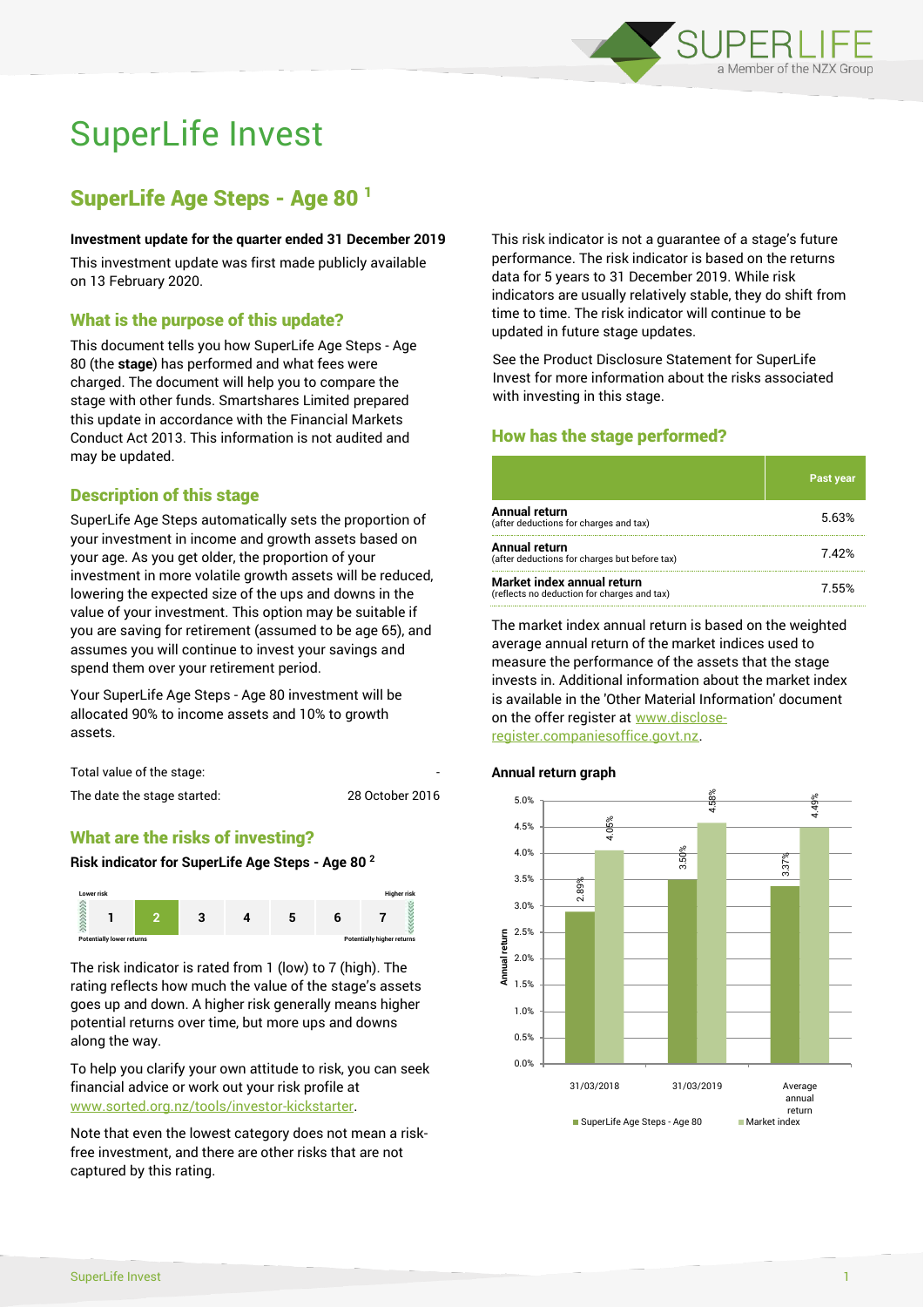

This shows the return after fund charges and tax for each year ending 31 March since the stage started. The last bar shows the average annual return since the stage started, up to 31 December 2019.

**Important:** This does not tell you how the fund will perform in the future.

Returns in this update are after tax at the highest prescribed investor rate (PIR) of tax for an individual New Zealand resident. Your tax may be lower.

# What fees are investors charged?

Investors in SuperLife Age Steps - Age 80 are charged fund charges. In the year to 31 March 2019 these were:

|                                                    | % per annum of stage's<br>net asset value |  |
|----------------------------------------------------|-------------------------------------------|--|
| <b>Total fund charges</b>                          | 0.46%                                     |  |
| Which are made up of:                              |                                           |  |
| <b>Total management and administration charges</b> | በ 46%                                     |  |
| Including:                                         |                                           |  |
| Manager's basic fee                                | 0.37%                                     |  |
| Other management and<br>administration charges     | 0.09%                                     |  |
| Other charges                                      | Dollar amount per investor                |  |
| Administration fee                                 | \$12 per annum                            |  |

SuperLife Age Steps automatically sets the proportion of your investment in income and growth assets based on your age. As you get older, the proportion of your investment in more volatile growth assets will be reduced, lowering the expected size of the ups and downs in the value of your investment. This option may be suitable if you are saving for retirement (assumed to be age 65), and assumes you will continue to invest your savings and spend them over your retirement period.

Your SuperLife Age Steps - Age 80 investment will be allocated 90% to income assets and 10% to growth assets.

Small differences in fees and charges can have a big impact on your investment over the long term.

GST is included in the fund charges set out above.

# Example of how this applies to an investor

Jess had \$10,000 in the stage and did not make any further contributions. At the end of the year, Jess received a return after fund charges were deducted of \$563 (that is 5.63% of her initial \$10,000). Jess paid other charges of \$12. This gives Jess a total return after tax of \$551 for the year.

# What does the stage invest in?

#### **Actual investment mix**

This shows the types of assets that the stage invests in.



#### **Target investment mix**

This shows the mix of assets that the stage generally intends to invest in.

| <b>Asset Category</b>        | <b>Target asset mix</b> |
|------------------------------|-------------------------|
| Cash and cash equivalents    | 31.00%                  |
| New Zealand fixed interest   | 20.00%                  |
| International fixed interest | 38.00%                  |
| Australasian equities        | 3.00%                   |
| International equities       | 7.00%                   |
| Listed property              | 1.00%                   |
| Unlisted property            |                         |
| Commodities                  |                         |
| 0ther                        |                         |